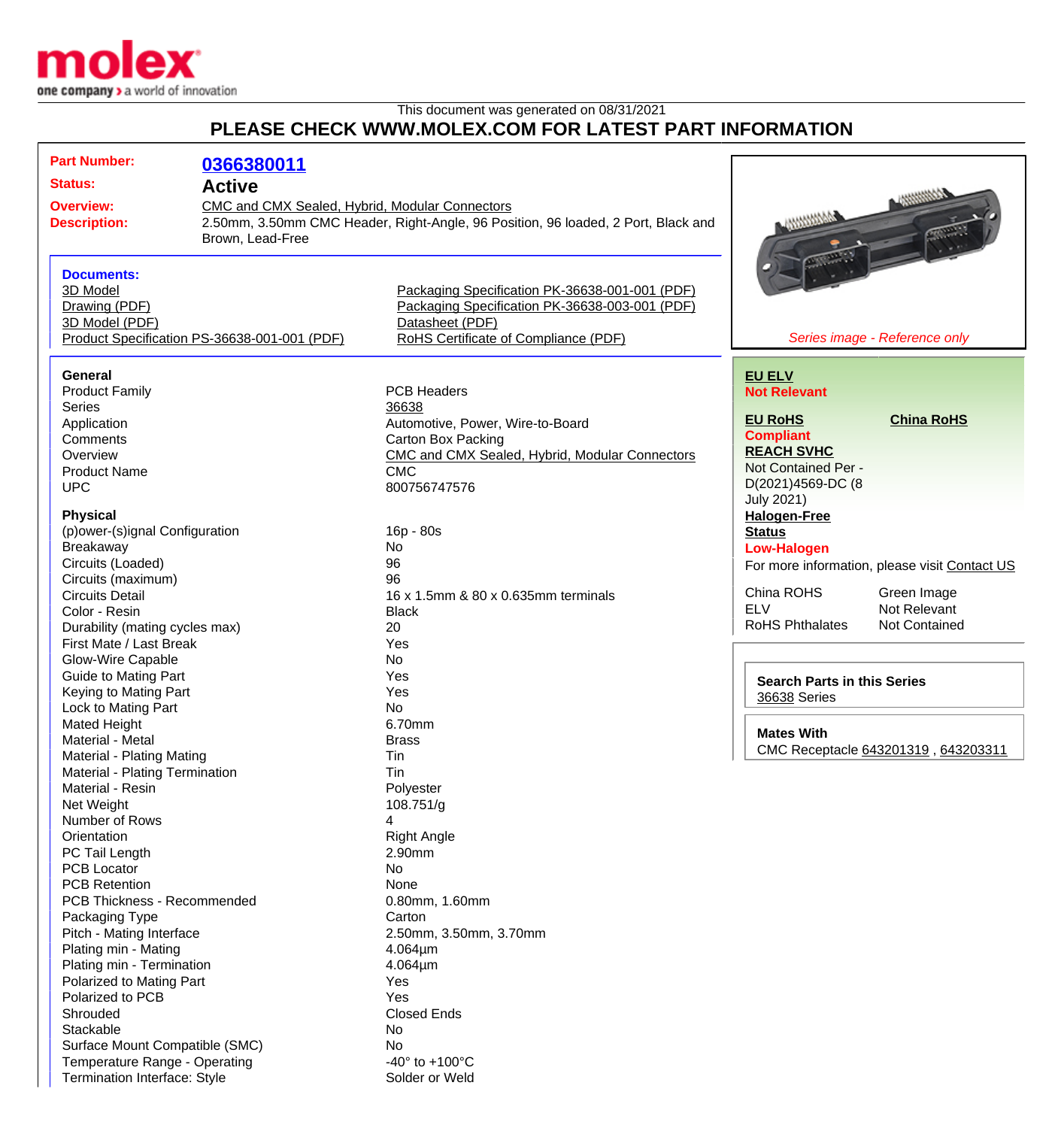| <b>Electrical</b><br>Current - Maximum per Contact<br>Voltage - Maximum                                        | 6.0A<br>14V DC                                                             |
|----------------------------------------------------------------------------------------------------------------|----------------------------------------------------------------------------|
| <b>Solder Process Data</b><br>Lead-freeProcess Capability                                                      | N/A                                                                        |
| <b>Material Info</b>                                                                                           |                                                                            |
| <b>Reference - Drawing Numbers</b><br>Packaging Specification<br><b>Product Specification</b><br>Sales Drawing | PK-36638-001-001, PK-36638-003-001<br>PS-36638-001-001<br>SD-36638-001-001 |

## This document was generated on 08/31/2021 **PLEASE CHECK WWW.MOLEX.COM FOR LATEST PART INFORMATION**